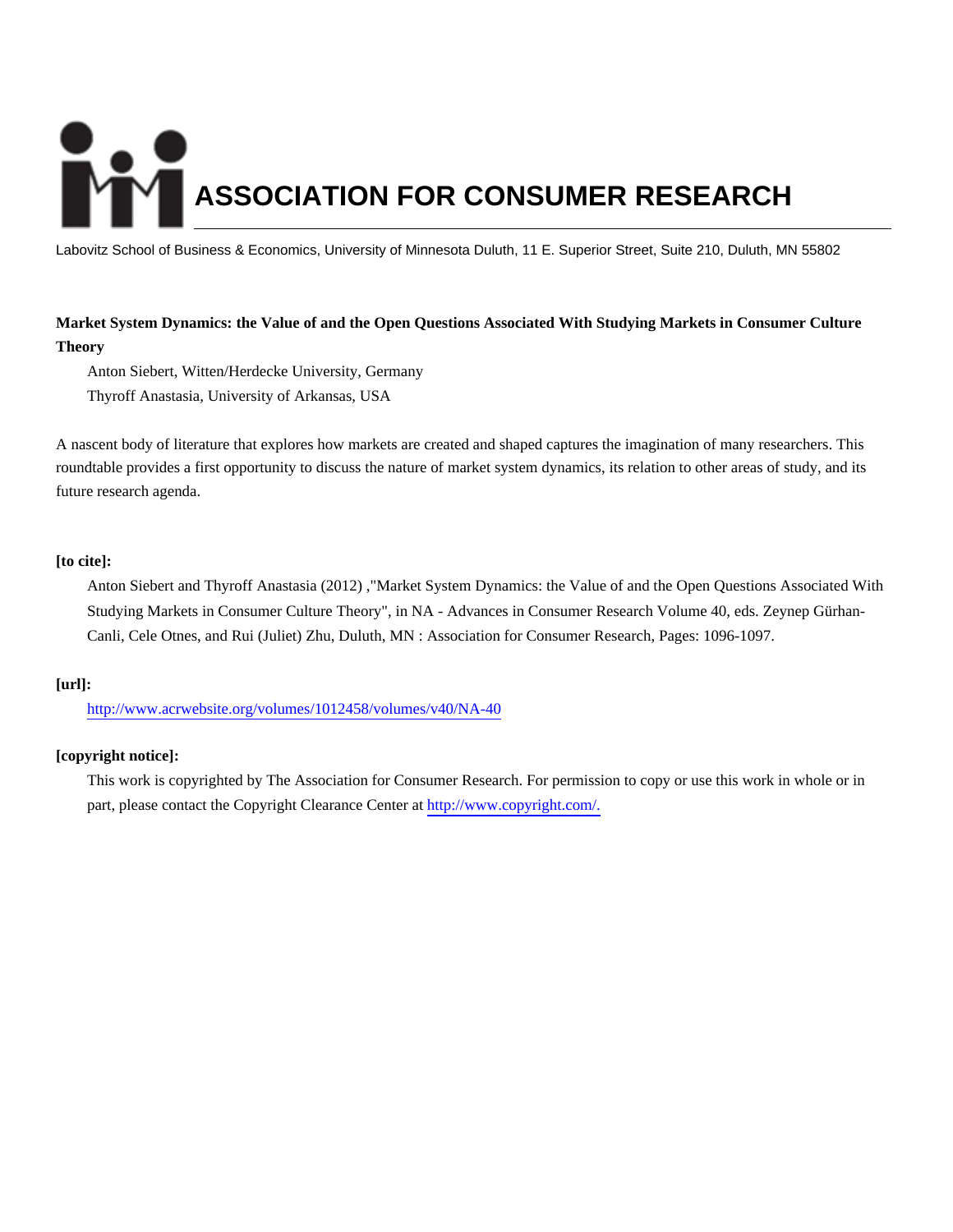# **ROUNDTABLE** Market System Dynamics: The Value of and the Open Questions Associated with **Studying Markets in Consumer Culture Theory**

**Chairs** 

Anton Siebert, Witten/Herdecke University, Germany Anastasia Thyroff, University of Arkansas, USA

#### Participants

Ashlee Humphreys, Northwestern University, USA Eminegul Karababa, Middle East Technical University, Turkey Gokcen Coskuner-Balli, Chapman University, USA Ela Veresiu, Witten/Herdecke University, Germany Dannie Kjeldgaard, University of Southern Denmark, Denmark Melea Press, University of Bath, UK Eric J. Arnould, University of Bath, UK John W. Schouten, Aalto University, Finland Jeff B. Murray, University of Arkansas, USA Anastasia Thyroff, University of Arkansas, USA

A thriving and diverse body of research that explicitly explores the creation, formation, and reshaping of markets has recently emerged in the consumer literature. This research places markets as social systems at the center of their analysis and examines how they are created and/or change through the discursive negotiations and the practices of various market stakeholders. As a nascent research area that has not yet been captured by overviews, however, it is still conceptually underdeveloped, lacks an agreed upon label and has no clear research agenda. To change this and facilitate the interaction among scholars, a roundtable provides an excellent opportunity.

Studying markets as social systems that are shaped by multiple actors and constitute specific forms of social reality is of increasing interest to consumer culture theorists (Giesler 2008; Humphreys 2009, 2010a, 2010b; Karababa and Ger 2011; Press and Arnould 2011; Zwick, Cayla, and Koops-Elson 2002; Penaloza and Venkatesh 2006; Thompson and Coskuner-Balli 2007). For example, Giesler (2008) illustrates how consumers and producers variously interpret the salient narrative of intellectual property in order to construct legitimacy for their activities in the cultural creative sphere. In his theorization, cultural conflict among opposing market stakeholders drives the formation of market structures. Employing institutional theory from sociology, Humphreys (2010a) shows the rhetoric and strategic efforts used by leading members of the casino gambling industry in cooperation with multiple stakeholders to create and maintain the industry. Humphreys portrays market creation as a political and social process of legitimation. Karababa and Ger (2011) investigate how struggles between the pursuit of pleasure and religious morality composed a coffeehouse culture and an active consumer subject in the early modern Ottoman era. Illustrating the alliance and transgressions of consumers and marketers against the enforcements of the state and the religious authority over time, the authors demonstrate that market formation is a sociocultural, political, and moral phenomenon located in the broader public sphere.

However, as in every research area in its nascent state, several questions remain to be explored, linkages need to be interrogated and established, and definitions have to be found. To explore what needs to be done in the area of market system dynamics, we conducted email exchanges and a Facebook discussion with key players. Several issues emerged:

### What is the relationship between market system dynamics research and other areas of study?

Some participants brought up that other social sciences have already developed very interesting approaches to studying markets as social systems. Kjeldgaard listed work from sociology (Slater and Tonkiss 2001; Callon 1998), anthropology (Applbaum 2003; Lien 1997; Garsten and de Montoya 2004), economic sociology (Granovetter 1985, as referenced by Shankar), history (Schwarzkopf 2009), and interdisciplinary work such as Friedland and Robertson 1990. Furthermore, in the marketing landscape there is macromarketing work (Layton 2011; as mentioned by Arnould), market managerial scholarship, and work by researchers in the strategy realm (e.g. Peter Dickson and Bob Lusch; as mentioned by Rindfleisch). Do we contextualize, enrich, embed, and pattern their findings, or do we actually deviate from some of the more established economic and sociological concepts?

#### How should this research be defined?

The terms market formation (Press and Arnould 2011) and formations (Zwick et al. 2002), market creation (Humphreys 2010a), and market system dynamics (Giesler 2008) have been used recently. Although systemic thinking is increasingly supported in the marketing field (e.g. Layton 2011), Giesler noted that "[c]alling something a system is, in very consequential ways, looking for organization, meaning, harmony, purposeful structure, functionality, wholeness, etc. while de-emphasizing externalities, problems, leakages, and contradictions."

#### What are some of the unintended consequences of studying markets?

One participant said that we usually assume that markets are producers of value (e.g. identity value, economic value, structural value, technological innovations). What falls off of the analytic radar when assuming this primary role of markets? Adopting a more critical perspective, Giesler said that markets could also be regarded as agents or strategic consumers: "[H]ow do markets actively reconfigure social and cultural spheres in ways that maximize their economic and ideological returns?" How should market-focused CCT research in the future pick these consequences up?